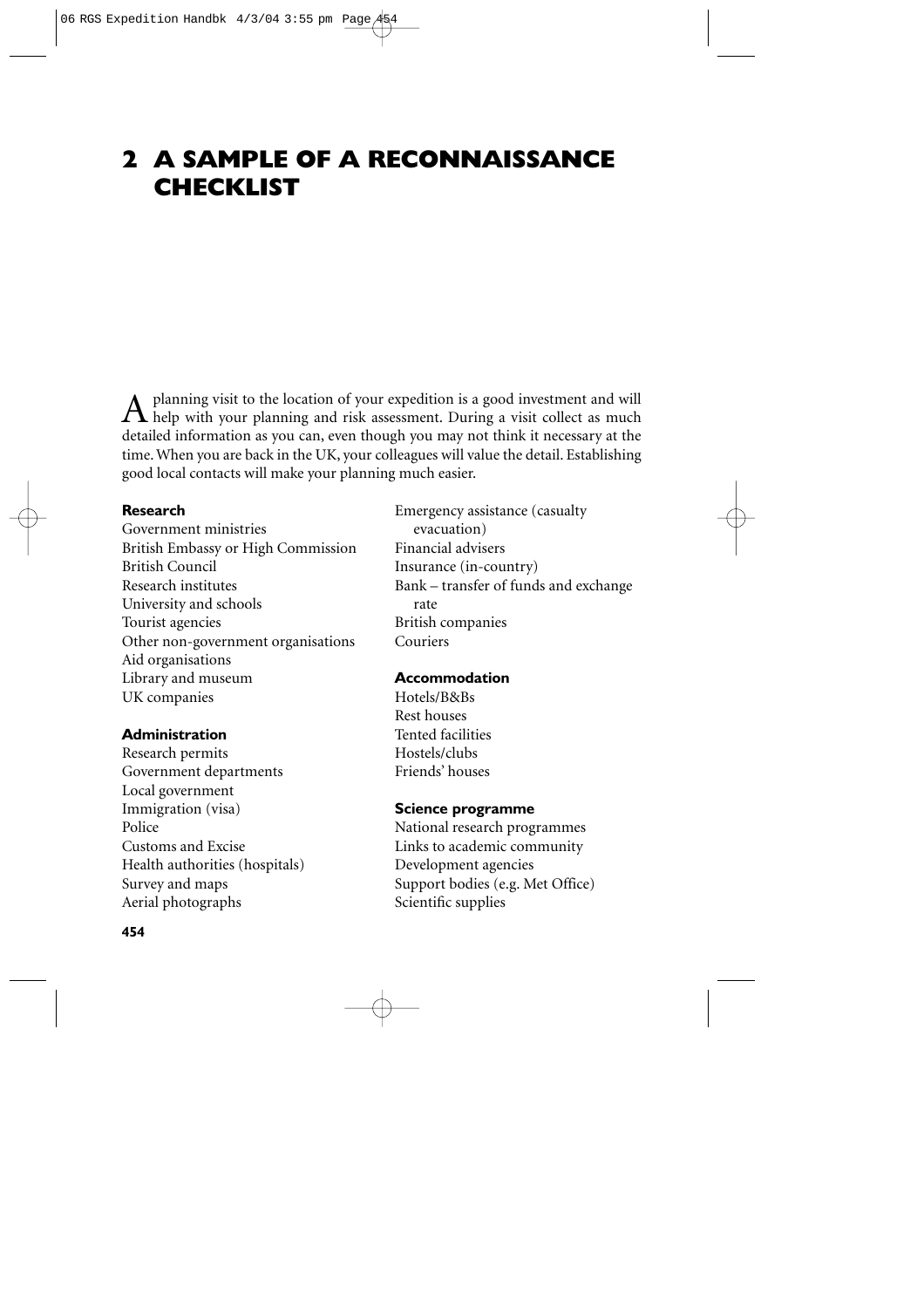#### APPENDIX 2: A SAMPLE OF A RECONNAISSANCE CHECKLIST

Technical support GIS back-up

# **Education programme**

Government links Local education schemes Local schools Lecturing plans

# **Media**

Key newspapers Other publishers Television networks Radio stations Press agencies Press releases

#### **Transport**

Aeroplane/helicopter International, internal Charter, military Bus, taxi Car hire Boat Porters Mule/camels Trekking guides

#### **Workshops (nearby)**

Electronics Computer Engineering Welding Garages Carpentry Marine Photographic

## **Communications**

Email and website links Mobile phone coverage

Radio network and frequencies Post office facilities Telecommunications (buy telephone directory) Local radio station Pigeon, cleft stick

## **Supplies**

Timber Roofing Pipes Stationery Chemicals (for lab) Medical Consumables, e.g. batteries, candles, etc. Hardware

# **Rations**

Fruit Vegetables Meat Rice/pasta Tinned food Drinks (alcoholic) Soft drinks

## **Water**

Collection Purification Sterilisation Storage

#### **Fuel**

Methylated spirits Petrol/diesel Kerosene (paraffin) Calor gas/butane Camping gaz Coal/charcoal Hexamine blocks

**455**